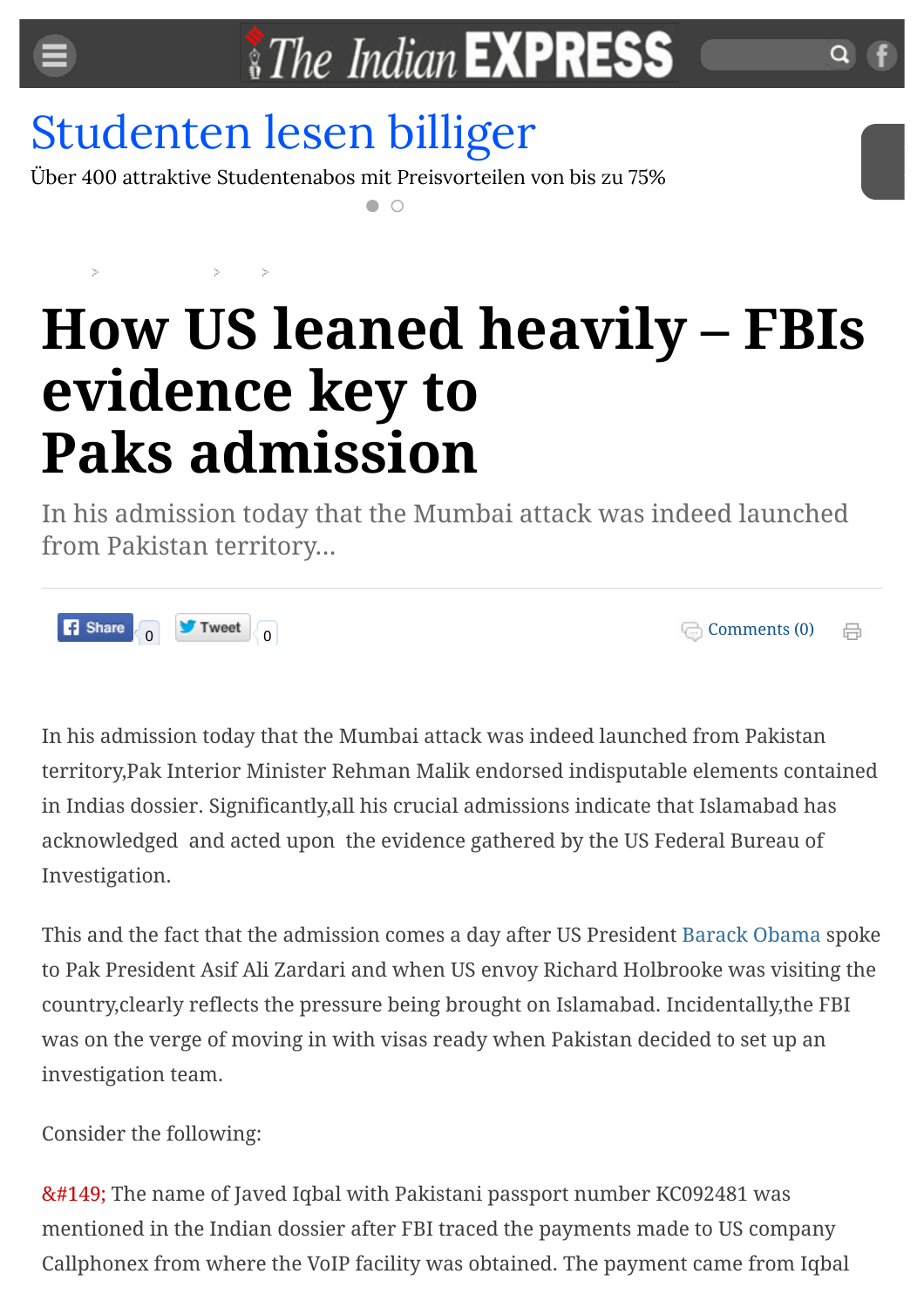through a Western Union agent Nizalr Alsharif in Brescia,Italy.

• This was one link the US was certain about and pressed Pakistan into locating Iqbal who,as was disclosed today,was in Spain and had to be brought to Pakistan and is currently in its custody.

• The FBI was largely responsible for unearthing the data from the GPS equipment used by the terrorists. They traced the path mapped out in Delhis dossier backwards to Karachi and to all the points into the city where the GPS was on. The agency,on the basis of this data,located addresses of few houses where the terrorists were holed up before they were launched.

• Going by Maliks disclosure today,Hamad Amin Sadiq was the man who had arranged for renting houses in Karachi. Clearly,the FBI lead here was followed which possibly led to identification of Sadiq,who is also in Pakistani custody.

• The terrorists sought to erase the engine number 67CL1020015 on the Yamaha outboard motor in the 11-seater inflatable dinghy used by the terrorists to come ashore at Mumbai. But this number was retrieved and again with FBIs help,the motor could be traced to its importer in Pakistan Business & Engineering Trends,24 Habibullah Road,off Davis Road in Lahore,a fact mentioned in the dossier.

Rehman admits to this and reveals that the phone number of the buyer led investigators to locate certain bank accounts and through that confirm the role of Sadiq besides some others. He has mentioned two names Khan and Riaz who are also in Pakistans custody without revealing their roles.

• It was through US help that the server used in the email by Deccan Mujahideen claiming responsibility for the attacks was tracked to Russia. From here,it was confirmed that LeT communications chief Zarar Shah had organized the opening of this account. Khan today confirmed this and said Zarar Shah has been located and detained.

• Zaki-ur-Rehman Lakhwi and Zarar Shah were the two names that then US Secretary of State Condoleezza Rice had conveyed to Pakistan during her visit in early December as persons FBI wanted to interrogate. Lakhwi figured because his was the photograph that Ajmal Amir Kasab had recognized as a top commander during interrogation with FBI.